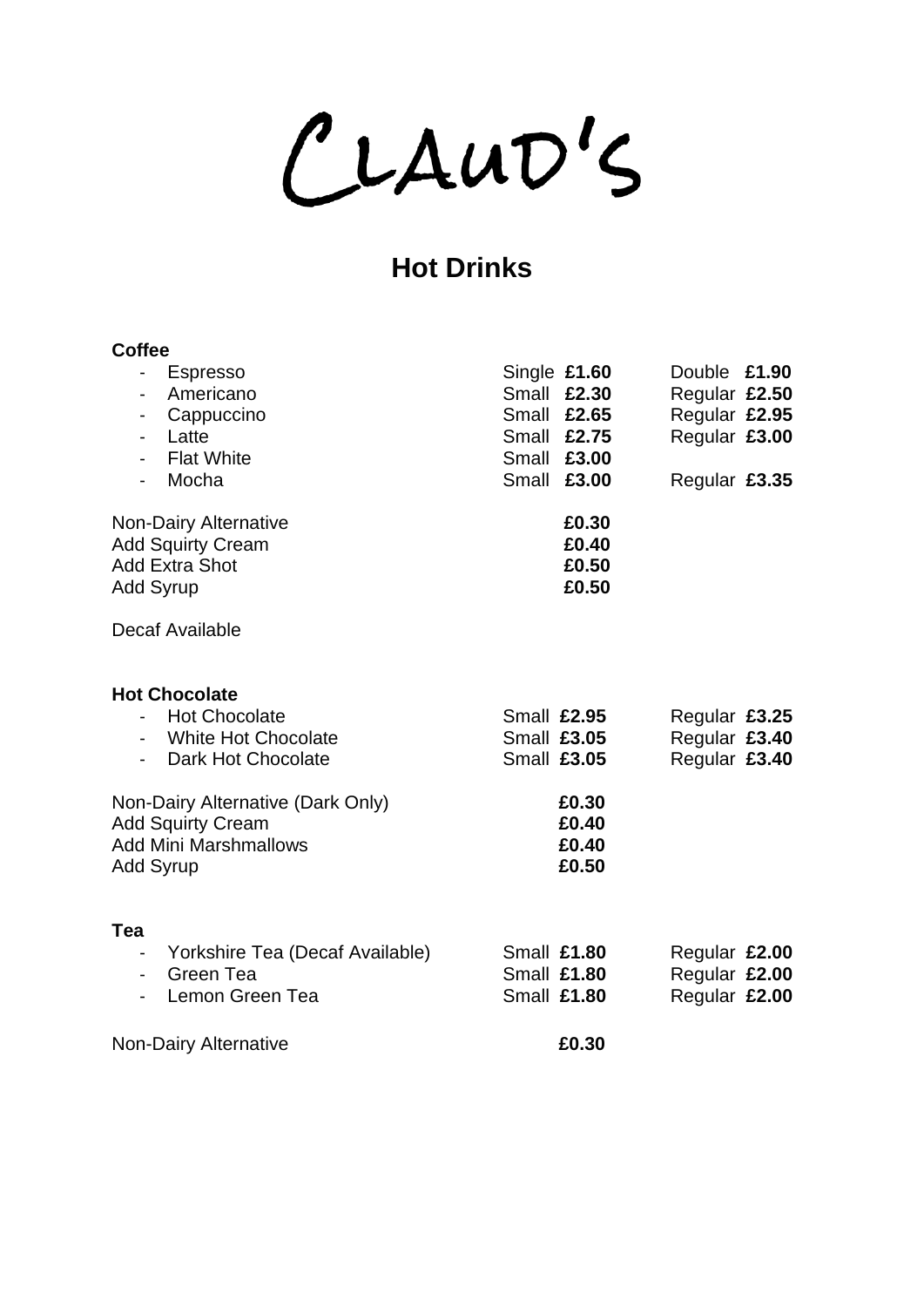$CLAUD'S$ 

# **Cold Drinks**

## **Cold Coffee**

| - Iced Latte                       | Regular £3.00  | Large $£3.60$ |
|------------------------------------|----------------|---------------|
| Non-Dairy Alternative<br>Add Syrup | £0.30<br>£0.50 |               |

## **Chillattes**

Delicious, Ice-Cold Drink Made With a Blend of Vanilla Ice Cream, Coffee, Locally Sourced Whole Milk and Crushed Ice, In a Variety of Flavours (Available Without Coffee)

| Coffee<br>Vanilla<br><b>Salted Caramel</b><br>Honeycomb<br>$\overline{\phantom{a}}$<br>Strawberry (Without Coffee)<br>$\blacksquare$<br>Mint (Without Coffee)<br>$\blacksquare$ | Regular £3.50<br>Regular £3.75<br>Regular £3.75<br>Regular £3.75<br>Regular £3.50<br>Regular £3.50 |                         | Large $£4.50$<br>Large $£4.75$<br>Large $£4.75$<br>Large $£4.75$<br>Large $£4.50$<br>Large $£4.50$ |  |
|---------------------------------------------------------------------------------------------------------------------------------------------------------------------------------|----------------------------------------------------------------------------------------------------|-------------------------|----------------------------------------------------------------------------------------------------|--|
| <b>Add Squirty Cream</b><br><b>Add Whipped Cream</b>                                                                                                                            |                                                                                                    | £0.40<br>£0.50          |                                                                                                    |  |
| <b>Other Drinks</b><br>Carton of Juice<br><b>Bottled Water</b><br>Can of Pop                                                                                                    | 250ml<br>500ml<br>330ml                                                                            | £0.80<br>£1.00<br>£1.20 |                                                                                                    |  |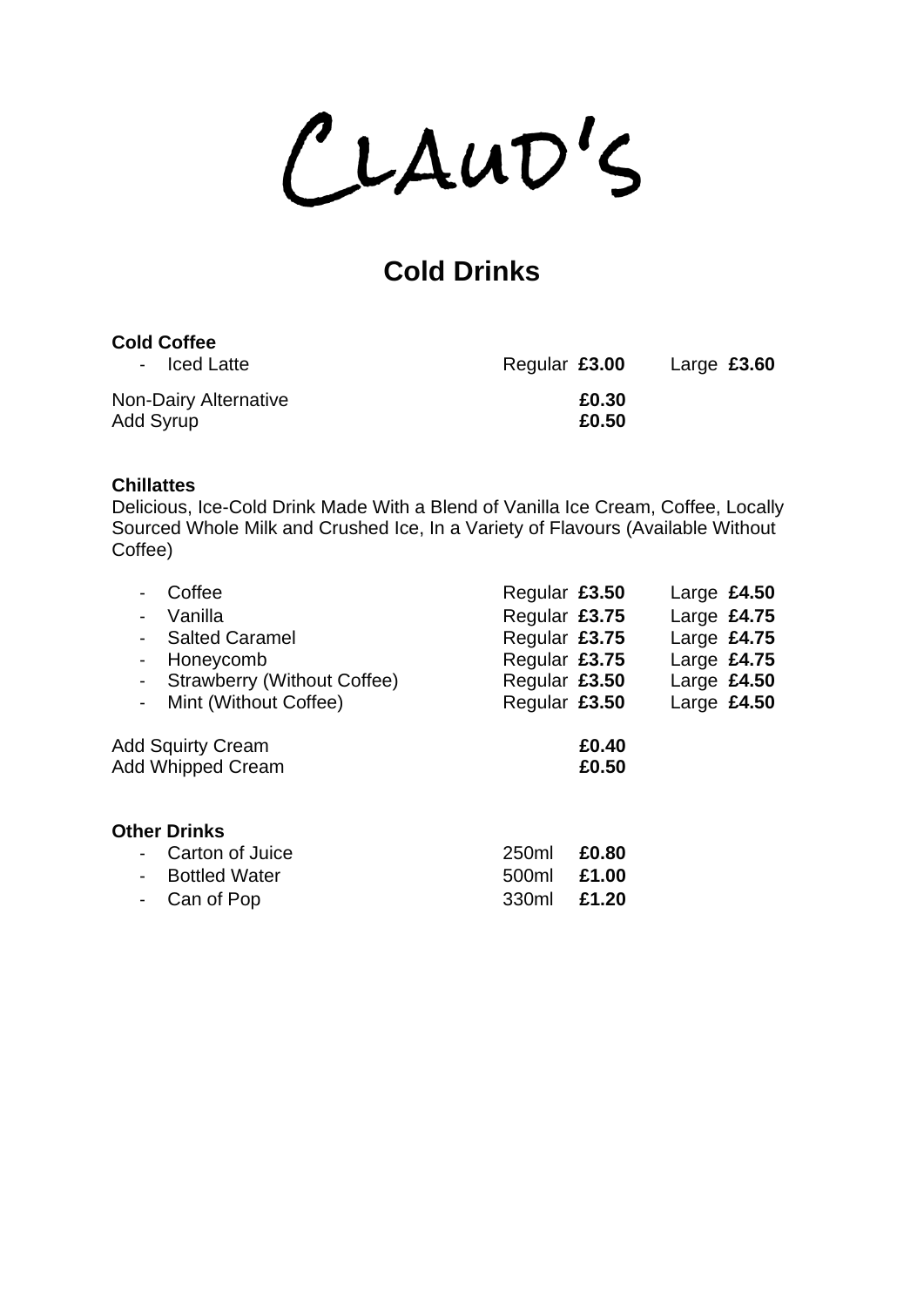$CLAUD'S$ 

## **Shakes**

### **Chocolate Bar Shakes**

Thick Shake Made with a Blend of Locally Sourced Whole Milk, a Whole Chocolate Bar and Creamy Vanilla Ice Cream

| Regular £3.50 |  | Large £4.75 |  |
|---------------|--|-------------|--|
|---------------|--|-------------|--|

Mars - Wispa - Kinder - Crunchie - Oreo Rolo - Milky Way Crispy Roll - Double Decker Mint Aero - Snickers

| Add Malt                 | £0.30 |
|--------------------------|-------|
| <b>Add Squirty Cream</b> | £0.40 |
|                          |       |
| Add Sauce                | £0.40 |
| Add Whipped Cream        | £0.50 |
| Extra Chocolate Bar      | £1.00 |

### **Premium Shakes**

Thick Shake Made with a Blend of Fresh Whole Milk and Delicious Ice Cream, Available in a Selection of Unique Flavours. All Served with Fresh Whipped Cream and Additional Topping

Regular **£4.25** Large **£5.25**

Eton Mess - Biscoffee - Bubblegum Cherry Bakewell - Sweet and Malty - Banoffee

### **Mega Shakes**

Thick Shake Made with Locally Sourced Whole Milk and Delicious Ice Cream, Served in a Sauce Covered Glass, Topped with an Incredible Selection of Claud's Handmade Treats – A Dessert in Itself

Large **£8.75** Extra Large **£10.95**

- Rocky-N-Roll (Milky Way Crispy Roll Shake, Covered in Chocolate Sauce, Topped with Rocky Road of Your Choice)
- Caramental (Rolo Shake, Covered in Caramel, Topped with Caramel Shortbread)
- Chocoholic (Chocolate Wispa Shake, Covered in Chocolate Sauce, Topped with Brownie of Your Choice)
- ShoWaffle (Crunchie Shake, Covered in Maple Syrup, Topped with a Segment of Waffle)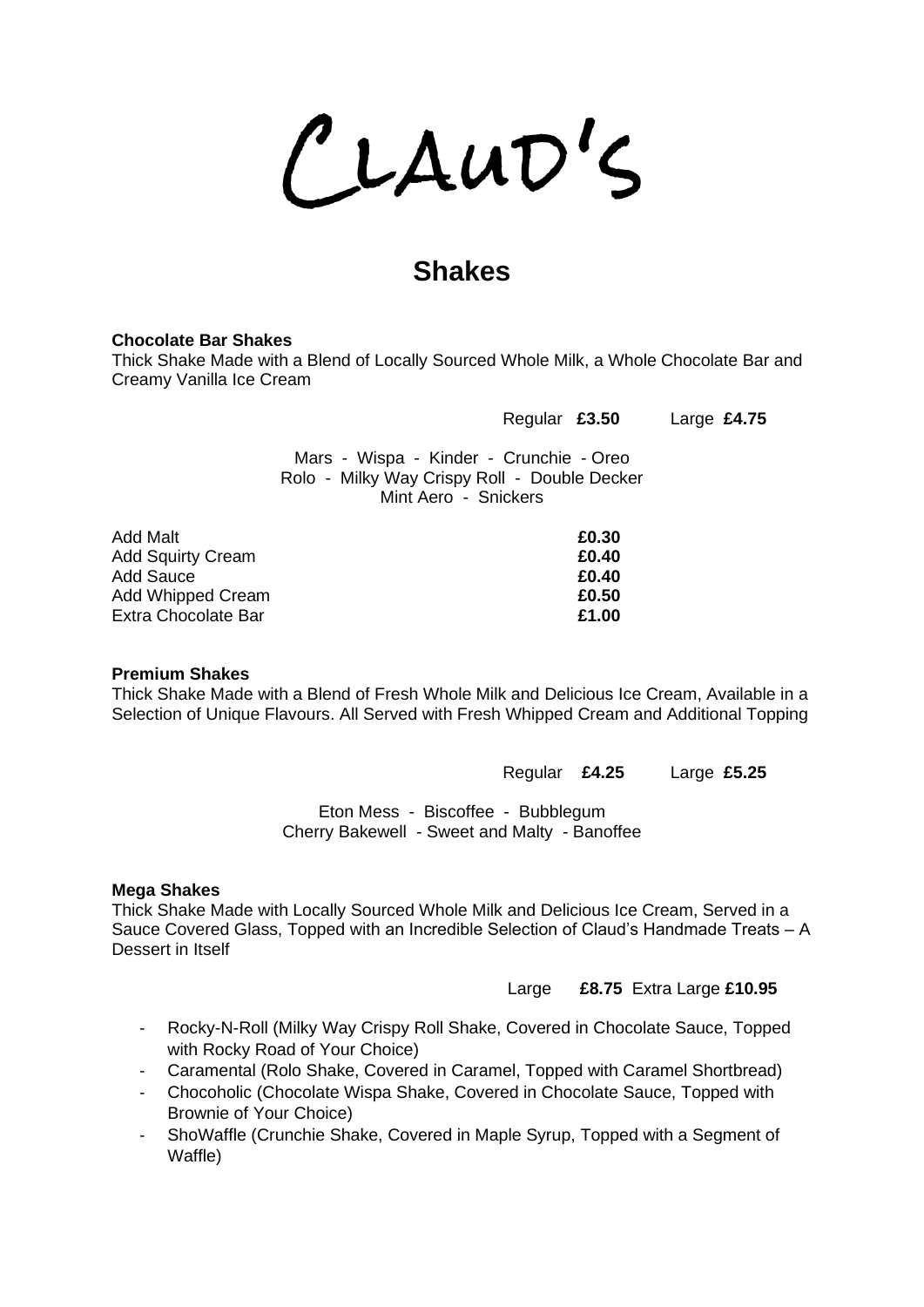LAUD'S

## **Waffles**

Served Warm With Your Choice of Vanilla Ice Cream, Fresh Whipped Cream or Squirty Cream

**Where It All Pecan E6.95** Baked Waffle Smothered in Maple Syrup, Topped with Pecans and a Dusting of Cinnamon

## **Banoffle E6.95**

### Delicious Waffle Drizzled in Toffee Sauce, with Slices of Banana and Fudge Chunks

### **Cookies and Cream £6.95**

A Treat for Cookie Lovers – White Chocolate Sauce, Crushed Oreos and Milk Chocolate Shavings on a Delicious Waffle, Topped with MORE Oreos!

### **Swipe Right on Kinder** <br> **E6.95**

Tasty Waffle Covered in White Chocolate Hazelnut Sauce, Shavings of Milk Chocolate and Kinder Bueno

### **Strawbella £7.95**

Waffle Drizzled in Milk Chocolate Sauce, with a Huge Dollop of Nutella and Fresh **Strawberries** 

### **Berried Treasure £7.95**

An Assortment of Berries, White Chocolate Sauce and White Chocolate Shavings on One of Our Signature Waffles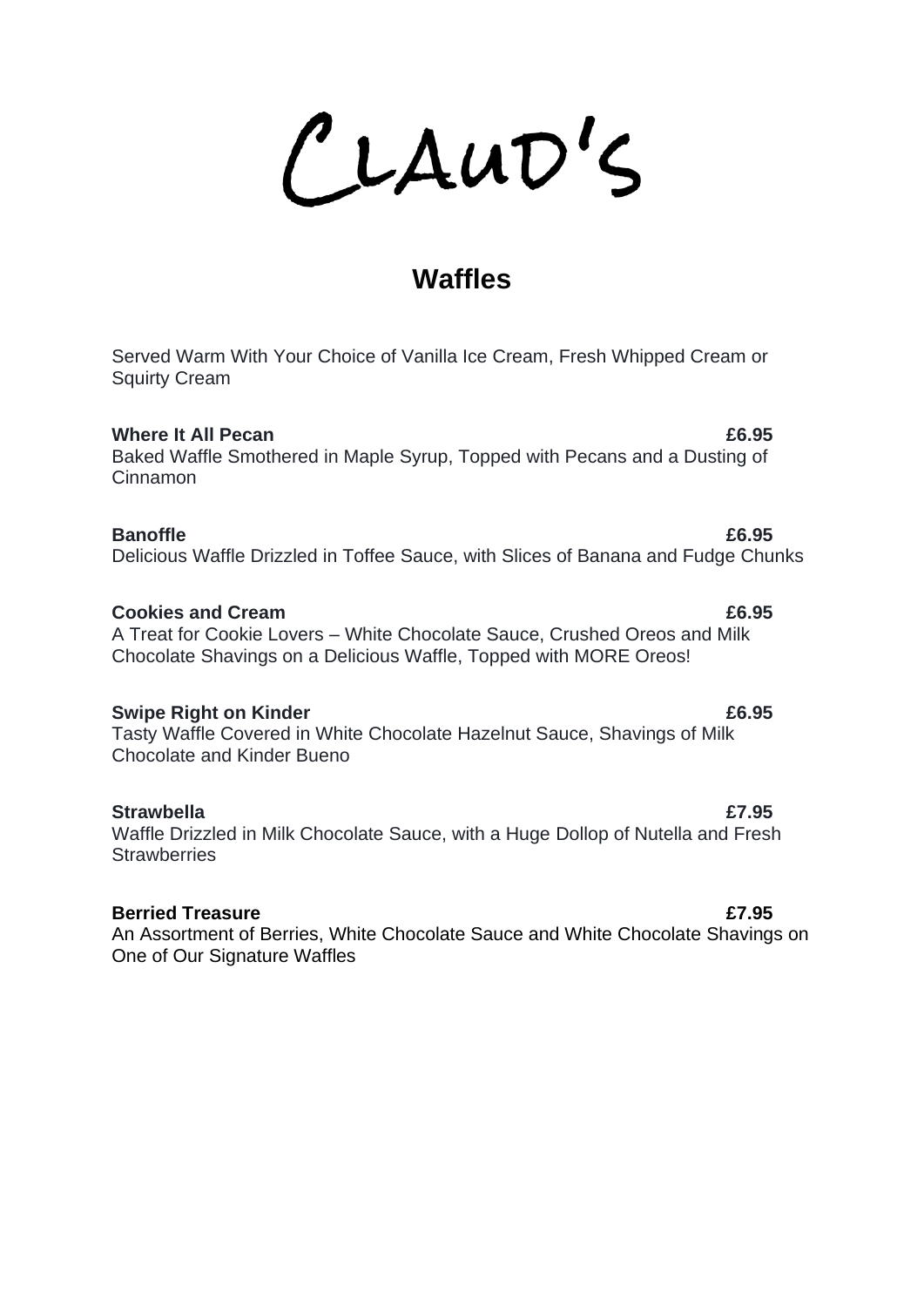LLAUD'S

## **Crepes**

Served Warm With Your Choice of Vanilla Ice Cream, Fresh Whipped Cream or Squirty Cream

## **Simply the Zest** <br>**Simply the Zest**

Delicious Crepe Dashed with Lemon Juice and Sprinkled in Sugar, Accompanied with a Wedge of Fresh Lemon

### **Big Rocky Road Candy Mountain £6.95**

Tasty Crepe Filled with Mini Marshmallows and Milk Chocolate Sauce, Drizzled in More Milk Chocolate, Crushed Digestives and Toasted Marshmallows

### **One in a Millionaire's E6.95**

Crepe Filled with a Delicious Combination of Caramel and Milk Chocolate Sauce, Drizzled in Salted Caramel Sauce and a Scattering of Shortbread

### **Bananas About Nutella £6.95**

A Huge Dollop of Nutella and Slices of Banana Inside One of Our Signature Crepes, Drizzled in Milk Chocolate Sauce and More Banana

### **Biscoff the Charts £7.25**

Biscoff Lovers' Dream! Crepe Filled with Biscoff Spread, Drizzled in Biscoff Sauce and Crushed Biscoff Biscuits

### **Strawberry Dreams Forever £7.25**

Delicious Crepe with Slices of Strawberry and White Chocolate Sauce Inside, Drizzled in Strawberry Sauce, Topped with More Strawberries and Shavings of White Chocolate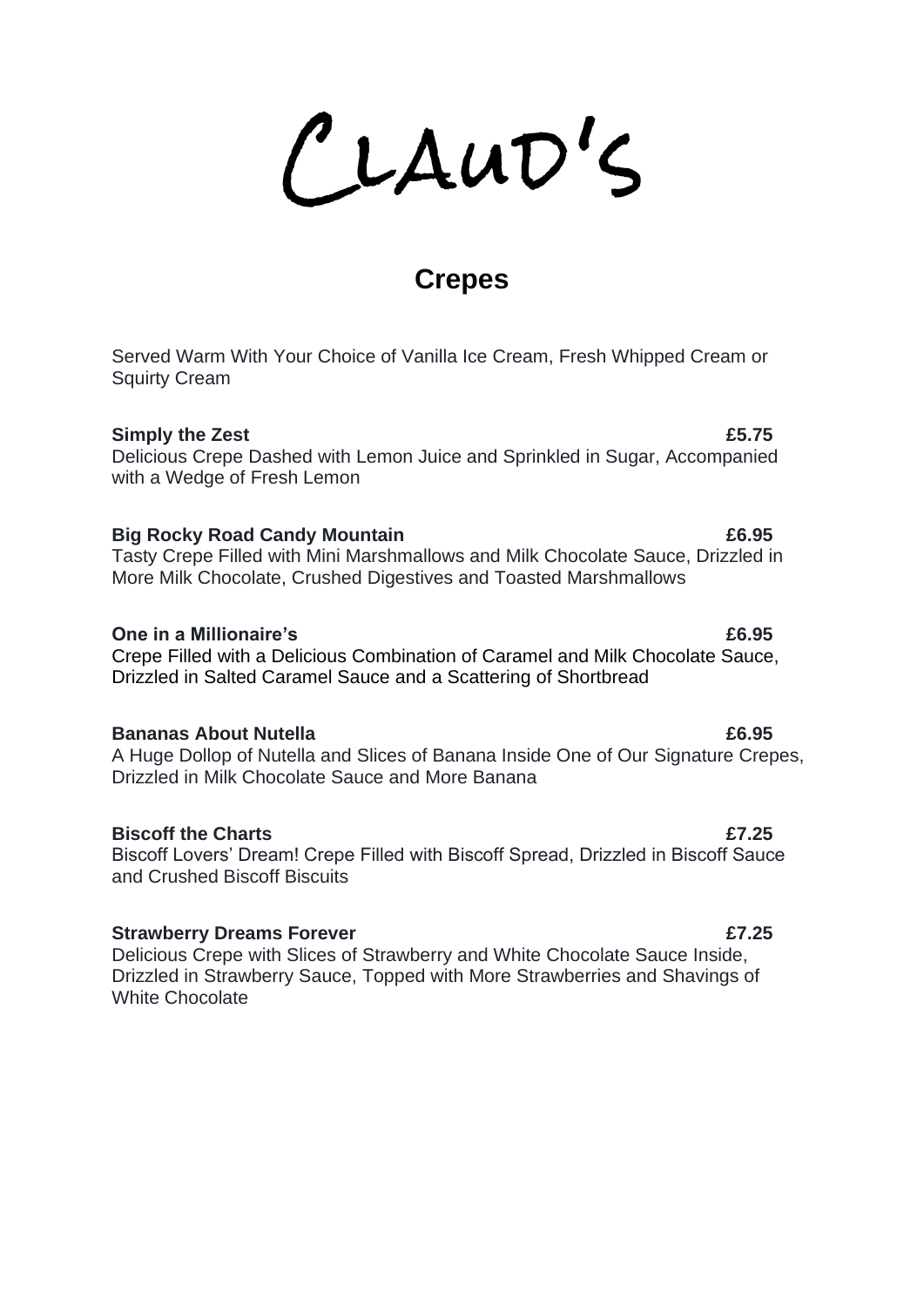LAUD'S

# **Cookie Dough**

Served Warm With Your Choice of Vanilla Ice Cream, Fresh Whipped Cream or Squirty Cream

### **The Original Cookie <b>E5.25**

Delicious Milk Chocolate Cookie Dough Drizzled in Milk Chocolate Sauce and Finished with Milk Chocolate Shavings

### **Avalanche £5.25**

White Chocolate Heaven! White Chocolate Cookie Dough, White Chocolate Sauce and White Chocolate Shavings

### **Biscoff the Lot E5.50**

Indulgent White Chocolate Cookie Dough Smothered in Biscoff Sauce and Biscoff **Biscuits** 

### **What the Fudge? £5.50**

Gooey White Chocolate Cookie Dough Drizzled in Toffee Sauce, Topped with Fudge Chunks

## **Kindough £5.75**

If You Like Kinder, You Will LOVE This Cookie Dough! Milk Chocolate Cookie Dough Topped with White Chocolate Hazelnut Sauce and Kinder Bueno

## **Smooth Caramel £5.75**

Milk Chocolate Cookie Dough Drizzled in Caramel Sauce, with a Caramel Freddo on Top!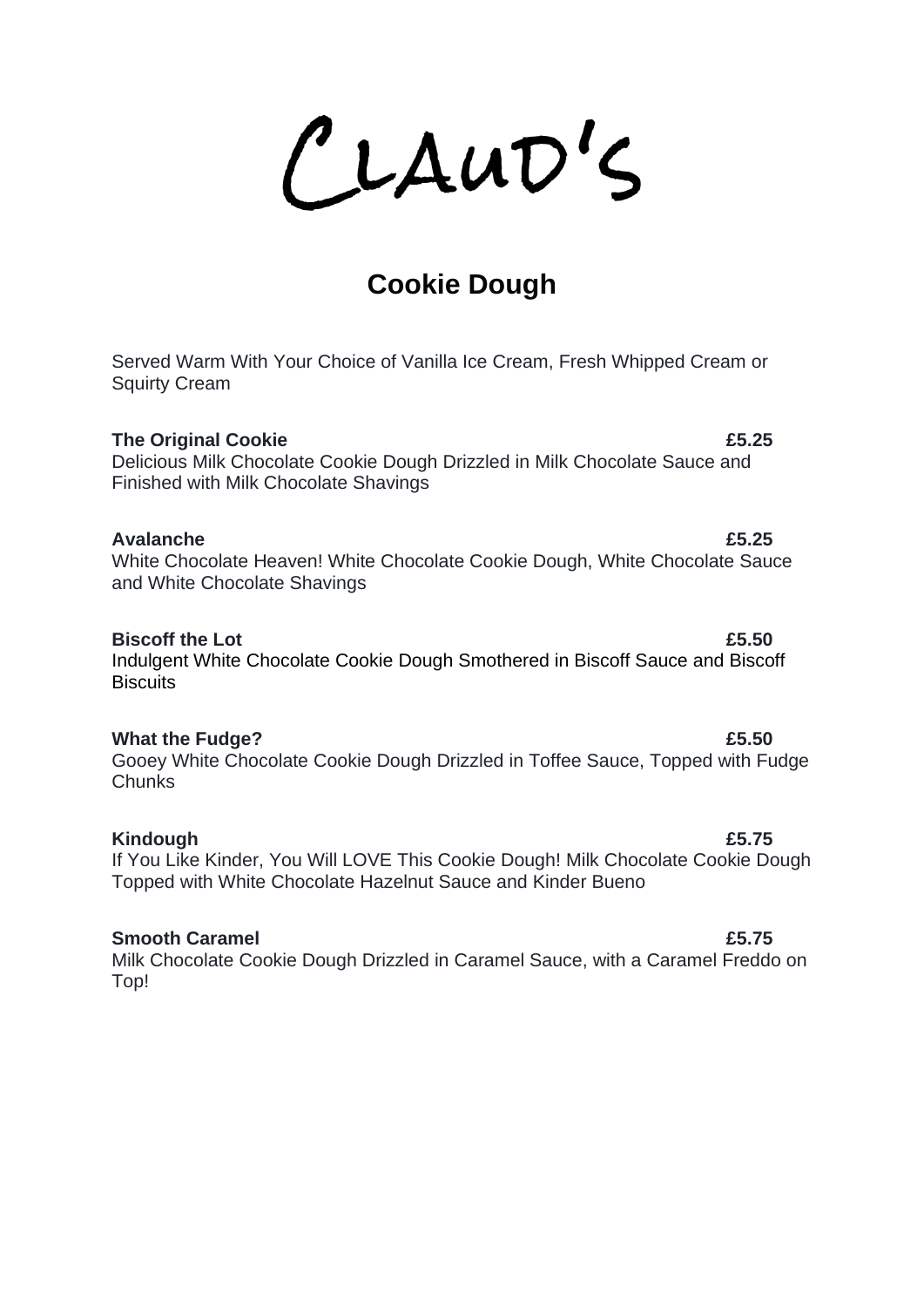LAUD'S

## **Build Your Own**

### **STEP 1: CHOOSE YOUR BASE**

| - Plain Crepe                                  | £4.50 |
|------------------------------------------------|-------|
| - Plain Cookie Dough (Milk or White Chocolate) | £4.50 |
| - Plain Waffle                                 | £4.95 |

### **STEP 2 (CREPE ONLY): CHOOSE YOUR FILLINGS**

### - **Regular Fillings £1.00**

Milk Chocolate Sauce - White Chocolate Sauce - White Chocolate Hazelnut Sauce - Toffee Sauce - Caramel Sauce - Salted Caramel Sauce - Maple Syrup - Strawberry Sauce - Mint Sauce - Cherry Sauce - Biscoff Sauce - Mini Marshmallows - Marshmallows - Crushed Oreos - Lemon Juice - Banana - Crushed Biscoff Biscuits - Sugar - Crushed Shortbread - Crushed Digestives - Milk Chocolate Shavings - White Chocolate Shavings

### - **Premium Fillings £1.25**

Biscoff Spread - Crispy M&M Spread - Cadbury Chocolate Spread - Nutella - Malteser Spread - Strawberries - Blueberries - Raspberries - Pecans - Crushed Hazelnuts - Ferrero Rocher - Kinder Bueno - Caramel Freddo - M&Ms - Morello Cherry Jam - Rolos - Mint Aero - Maltesers Terry's Chocolate Orange - Milky Way Crispy Roll - Glace Cherries

### **STEP 3: CHOOSE YOUR TOPPINGS**

### - **Regular Toppings £0.75**

Milk Chocolate Sauce - White Chocolate Sauce - White Chocolate Hazelnut Sauce - Toffee Sauce - Caramel Sauce - Salted Caramel Sauce - Maple Syrup - Strawberry Sauce - Mint Sauce - Cherry Sauce - Biscoff Sauce - Mini Marshmallows - Marshmallows - Crushed Oreos - Lemon Juice - Banana - Crushed Biscoff Biscuits - Sugar - Crushed Shortbread Crushed Digestives - Milk Chocolate Shavings - White Chocolate Shavings

### - **Premium Toppings £1.00**

Biscoff Spread - Crispy M&M Spread - Cadbury Chocolate Spread - Nutella - Malteser Spread - Strawberries - Blueberries - Raspberries - Pecans - Crushed Hazelnuts - Ferrero Rocher - Kinder Bueno - Caramel Freddo - M&Ms - Morello Cherry Jam - Rolos - Mint Aero - Maltesers Terry's Chocolate Orange - Milky Way Crispy Roll - Glace Cherries

### **STEP 4: CHOOSE YOUR SIDE**

| $\overline{\phantom{a}}$<br>$\overline{\phantom{a}}$ | Vanilla Ice Cream<br><b>Squirty Cream</b> | <b>FREE</b><br><b>FREE</b> |
|------------------------------------------------------|-------------------------------------------|----------------------------|
| Upgrade to:                                          |                                           |                            |
| $\overline{\phantom{a}}$                             | Whipped Cream                             | £0.40                      |
| $\overline{\phantom{a}}$                             | Chocolate Ice Cream                       | £0.50                      |
| $\overline{\phantom{a}}$                             | Strawberry Ice Cream                      | £1.00                      |
| $\overline{\phantom{a}}$                             | Mint Chocolate Ripple Ice Cream           | £1.00                      |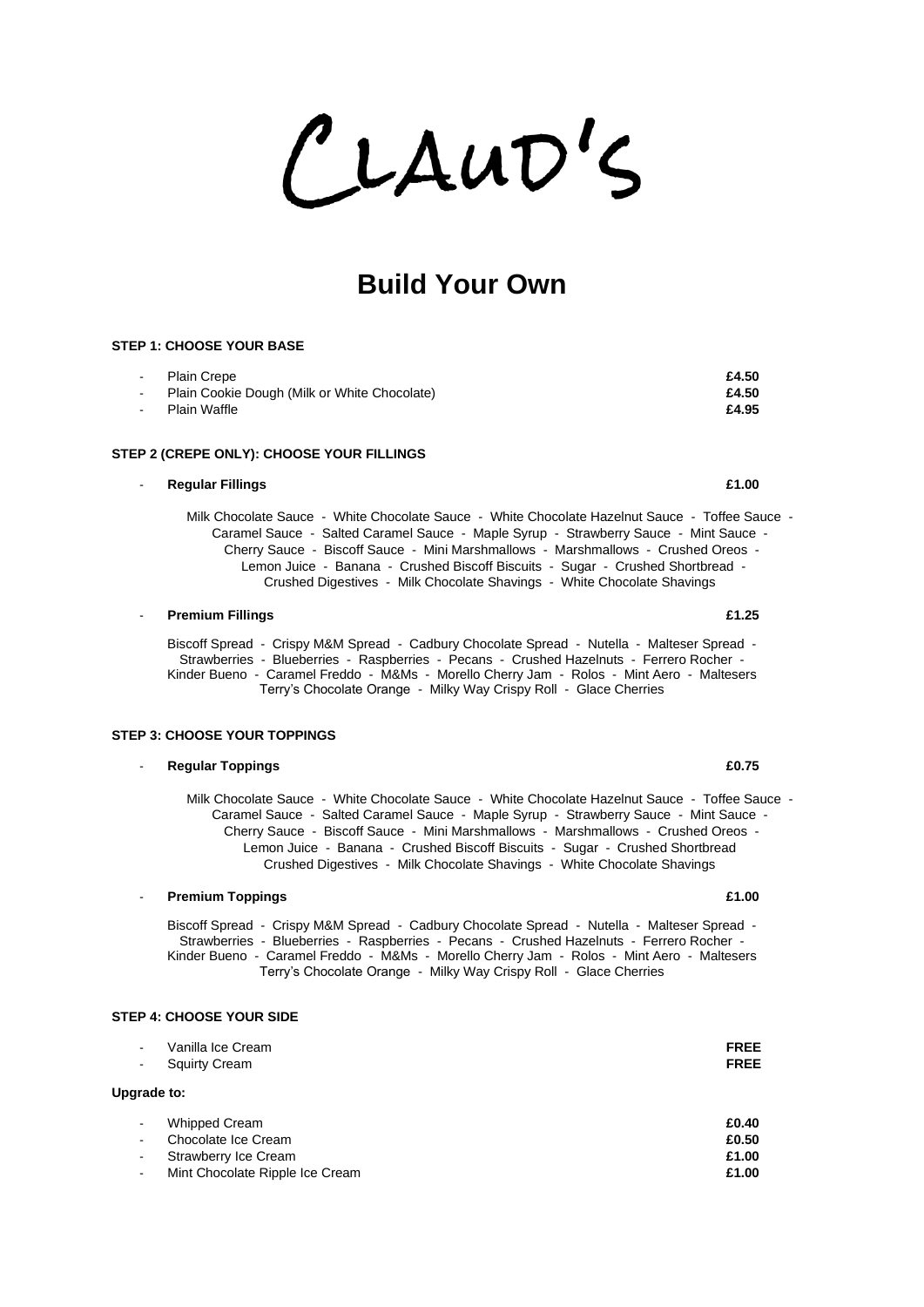LLAUD'S

# **Sundaes**

### **Cookie Monster £6.25**

Vanilla Ice Cream, Crushed Oreos and Milk Chocolate Sauce, with Squirty Cream on Top!

### **Judge Kinder £6.75**

Chocolate Ice Cream Covered in White Chocolate Hazelnut Sauce, with Chunks of Kinder Bueno and Kinder Chocolate Throughout, Finished with Squirty Cream

## **Choc It Out!**  $\overline{6.75}$

SO MUCH CHOCOLATE! Chocolate Ice Cream Smothered in Chocolate Sauce, with Cadbury Buttons and Chunks of Wispa Throughout

## **North Eastern Mess £6.95**

Scoops of Strawberry Ice Cream Combined with Meringue, Squirty Cream and Fresh **Strawberries** 

## **Banana Split the Bill? EXECUTE: EXECUTE: EXECUTE: EXECUTE: EXECUTE: EXECUTE: EXECUTE: EXECUTE: EXECUTE: EXECUTE: EXECUTE: EXECUTE: EXECUTE: EXECUTE: EXECUTE: EXECUTE: EXECUTE: EXECUTE:**

Scoops of Vanilla Ice Cream, Slices of Banana and Cherry Sauce, Topped with Squirty Cream and a Glace Cherry

## Get Minted **E6.95**

Delicious Scoops of Mint Chocolate Ripple Ice Cream, Chunks of Mint Aero, Mint and Milk Chocolate Sauce, and After Eight Bites, Topped with Squirty Cream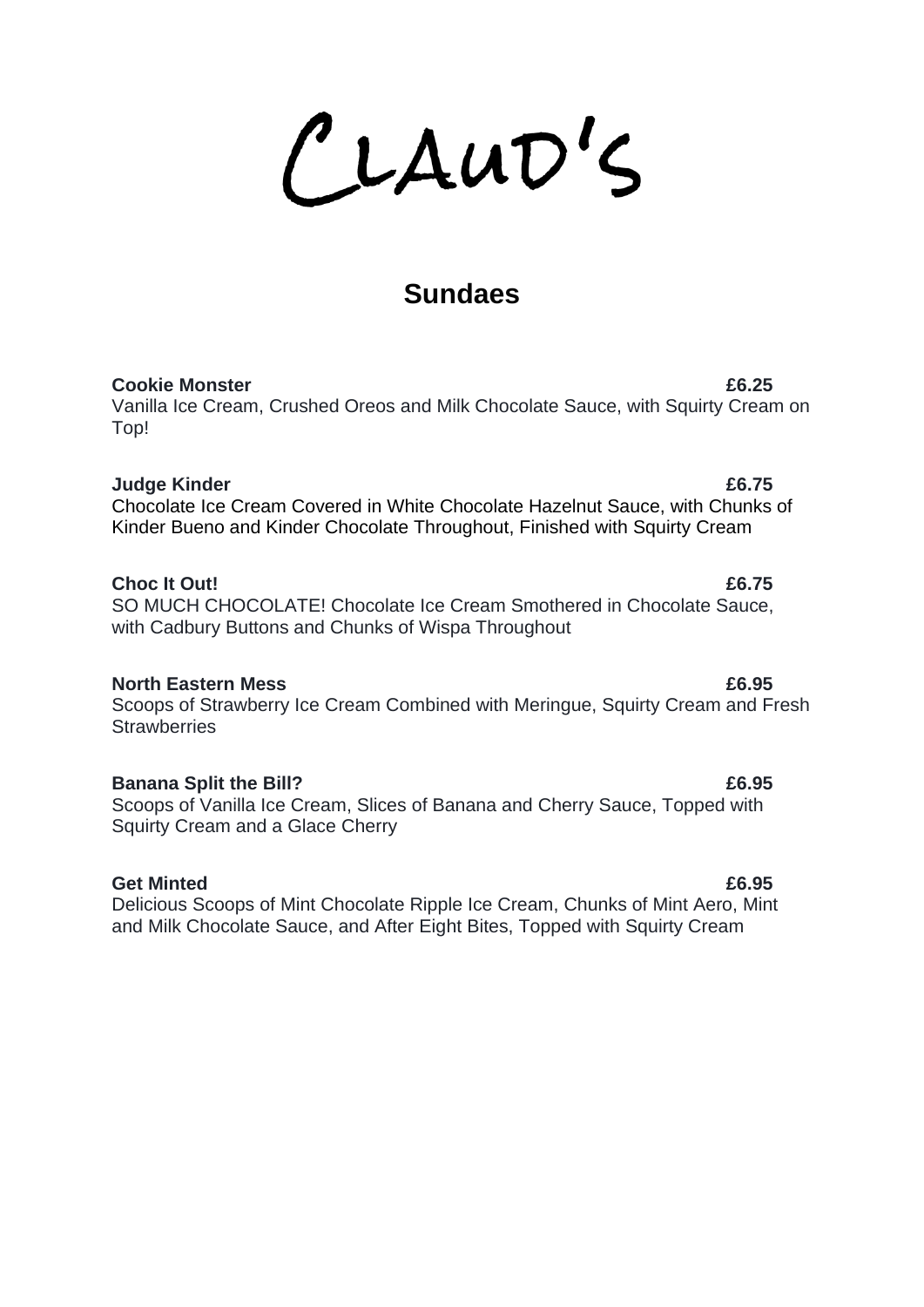CLAUD'S

# **Sandwiches, Scones and Brioche Bombs**

### **Sandwiches**

Made Fresh Daily and Served in a White Baguette to be Enjoyed Cold or Toasted

| - Ham, Cheese and Chutney                   | £3.95 |
|---------------------------------------------|-------|
| - Pepperoni Pizza                           | £3.95 |
| - Tomato, Mozzarella and Pesto (Vegetarian) | £3.95 |
| Add Crisps                                  | £1.00 |

### **Scones**

Made Fresh Daily and Served with Butter or Your Choice of Jam and Clotted Cream

| - Cheddar Cheese and Cracked Black Pepper | £1.95 |
|-------------------------------------------|-------|
| - Cherry and Sultana                      | £1.95 |
| Add Strawberry or Raspberry Jam           | £0.50 |
| <b>Add Clotted Cream</b>                  | £1.00 |

### **Brioche Bombs**

Delicious, Warm Brioche Filled with Ice Cream and a Selection of Tasty Fillings

Regular **£4.50** Extra Topping **£1.00**

### Banoffee

- Sliced Banana, Toffee Sauce and Vanilla Ice Cream

**Biscoff** 

- Vanilla Ice Cream, Biscoff Sauce and Biscoff Biscuits

**Chocolate** 

- Chocolate Ice Cream Smothered in Chocolate Sauce

**Strawberry** 

- Strawberry Sauce, Fresh Strawberry and Strawberry Ice Cream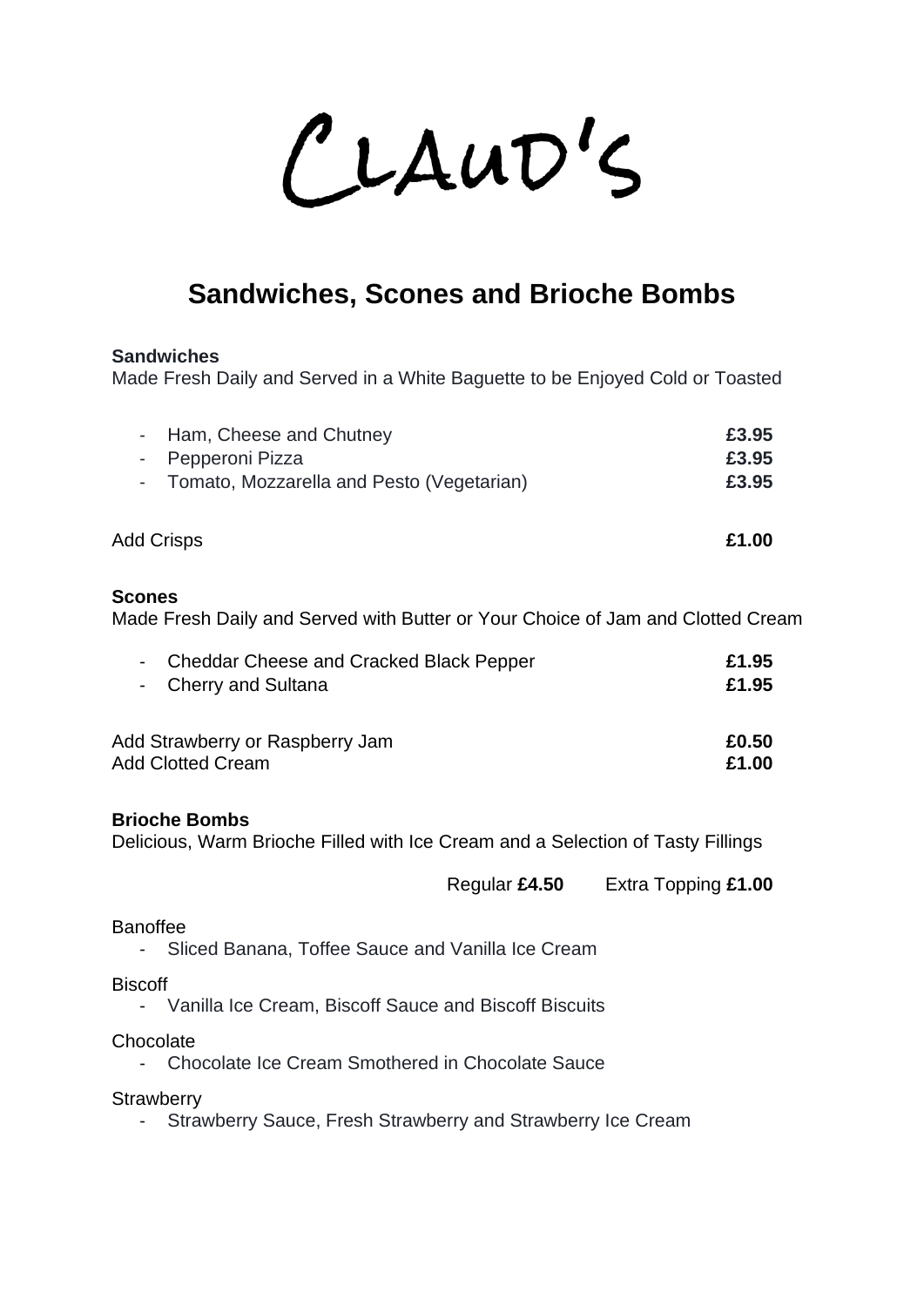CLAUD'S

# **Afternoon Tea**

MUST BE BOOKED 24 HOURS IN ADVANCE

**£19.95** PER PERSON

### **SELECTION OF FINGER SANDWICHES**

CHEDDAR CHEESE AND CARAMELISED RED ONION TOMATO AND MOZZARELLA HAM AND CUCUMBER

### **SCONES**

CHEDDAR AND CRACKED BLACK PEPPER CHERRY AND SULTANA

### **SELECTION OF SWEET TREATS**

YOUR CHOICE OF ONE SLICE OF CHEESECAKE

YOUR CHOICE OF ONE BROWNIE, TRAY BAKE OR CUPCAKE

**UNLIMITED DRINKS**

UNLIMITED TEA OR AMERICANO

OR

### 1 SPECIALITY COFFEE OF YOUR CHOICE

£5 NON-REFUNDABLE DEPOSIT PER PERSON REQUIRED UPON BOOKING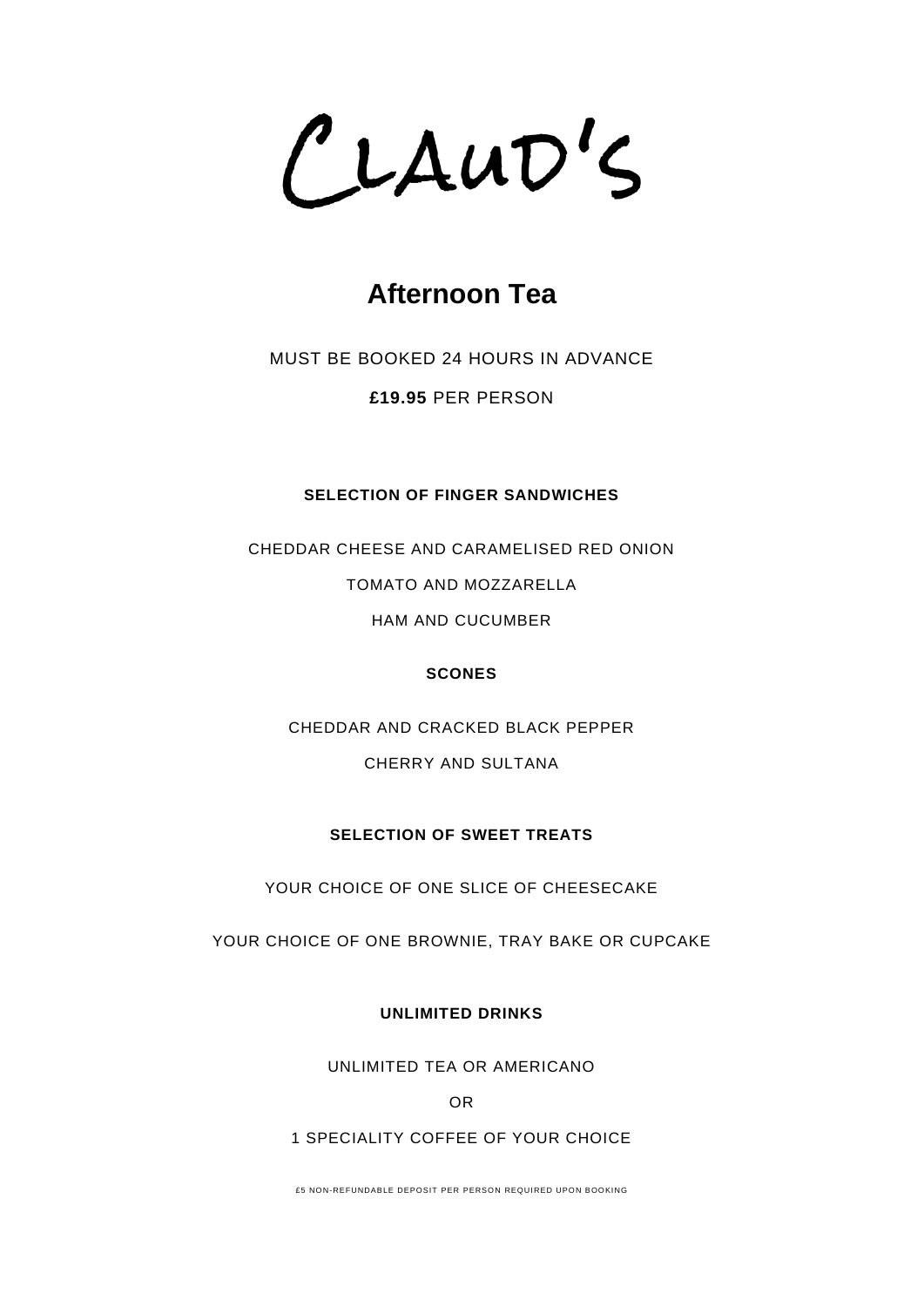CLAUD'S

# **Children's Afternoon Tea**

MUST BE BOOKED 24 HOURS IN ADVANCE **£9.95** PER PERSON (UNDER 12)

**SELECTION OF FINGER SANDWICHES**

CHEDDAR CHEESE

HAM AND CUCUMBER

**SCONES**

CHEDDAR OR FRUIT

**SELECTION OF SWEET TREATS**

YOUR CHOICE OF ONE CUPCAKE

YOUR CHOICE OF ONE COOKIE

**TO DRINK**

CARTON OF JUICE OR CAN OF POP

£5 NON-REFUNDABLE DEPOSIT PER PERSON REQUIRED UPON BOOKING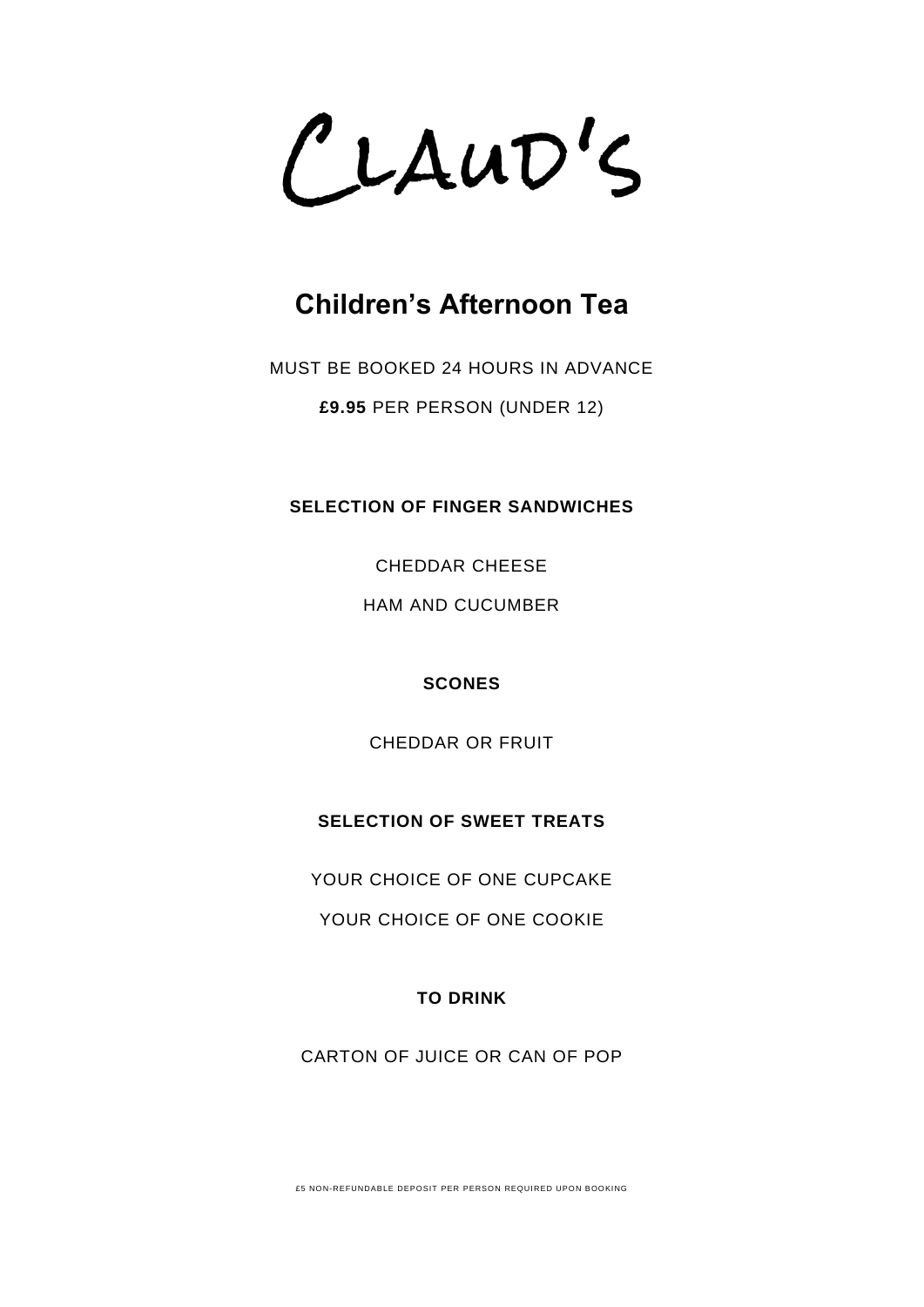$CLAUD'S$ 

# **Patisserie Counter**

## **An Incredible Selection of Handmade Cakes and Sweet Treats Made Daily in Store**

**Please Ask For Today's Assortment**

| <b>Drip Cakes</b><br>A Delicious Slice of Handmade Drip Cake Coated in Buttercream, with a Chocolate<br><b>Drip</b>                                     | £4.50 |
|---------------------------------------------------------------------------------------------------------------------------------------------------------|-------|
| <b>Cheesecakes</b><br>A Refreshing Slice of Cheesecake on a Biscuit Base, Topped with Whipped Cream                                                     | £3.50 |
| <b>Brownies</b><br>An Indulgent Brownie Packed Full of Chocolate                                                                                        | £2.95 |
| Enjoy Warm with Vanilla Ice Cream                                                                                                                       | £4.95 |
| <b>Tray Bakes</b><br>A Selection of Handmade Tray Bakes Including: Rocky Road, Tiffin, Flapjack,<br>Fudge, Caramel Shortbread, Crispy Squares, and More | £2.50 |
| <b>Cupcakes</b><br><b>Tasty Cupcake Decorated with Buttercream</b>                                                                                      | £2.45 |
| <b>Cookies</b><br>£1 Each or 4 for £3<br>Yummy Cookie Full of Chocolate Chunks                                                                          |       |